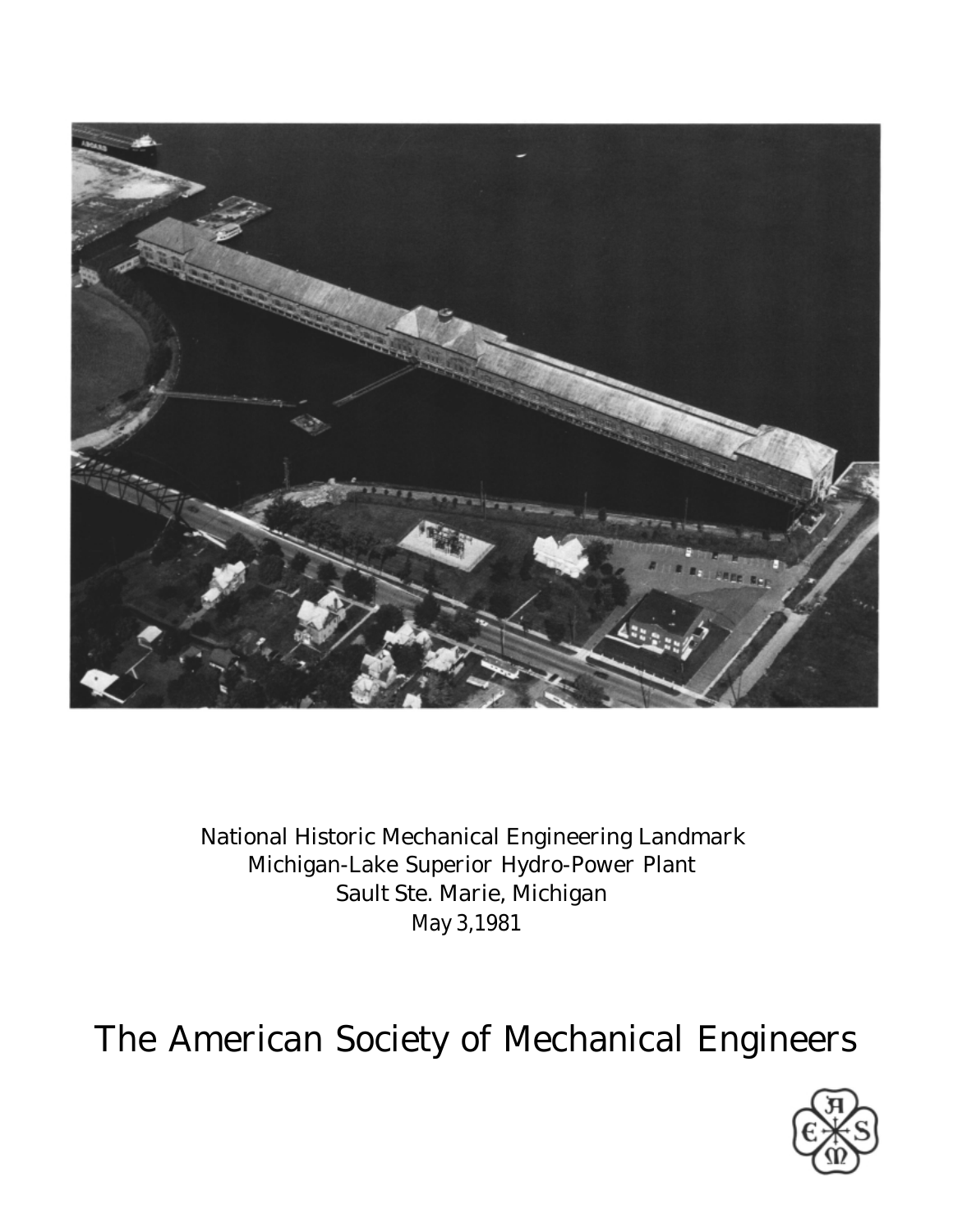## NATIONAL HISTORIC MECHANICAL ENGINEERING LANDMARK

Michigan-Lake Superior Hydro-Power Plant

1918

This low-head operating plant is representative of nineteenthcentury hydro-power plant practice using many small turbines in contrast to twentieth century use of few large turbines and generators.

Its 40,000-horsepower capacity made it the largest in the country using turbines of American design (McCormick-Francis). The contemporary and larger Niagara installation used turbines of French design (Fourneyron)

The entrepreneur of this plant was Francis Clergue, a lawyer, who employed as his chief engineer Hans A.E. von Schon, a German immigrant who had served with the U.S. Army Corps of Engineers.

THE AMERICAN SOCIETY OF MECHANICAL ENGINEERS 1981

## Introduction

When Francis H. Clergue and Hans von Schon designed the Sault Ste. Marie Hydro-Plant, it was to be the largest in the world in terms of the volume of water passing through its penstocks (30,000 cubic feet per second[cfs]). A penstock acts as a conduit directing water to the turbines. The power house was designed to contain more turbines (160 in 80 penstocks) and more generators (80) than any contemporary plant. Only the then recently completed Niagara Falls Power House No. 1, which had a much higher operating head, matched the capacity of the Sault Ste. Marie Plant. The "operating head" is the difference in water levels at the plant forebay and tailrace. The effective head in the plant is 18.4 average feet.

Excavation of the plant's canal began in September 1898 and was completed in June 1902. The length of the canal from intake to powerhouse is 11,850 feet. It varies from 200-220 feet in width at water level and is approximately 24 feet deep. The entrance of the canal is

controlled by four steel headgates.

Construction of the powerhouse began in March 1900 and was completed in 1902. It is constructed of stone and steel and is 1,340 feet long and 80 feet wide. There are 78 horizontal turbines; 41 were installed in 1902, 37 in 1915-16. Each turbine unit has four runners which drive 74 60-cycle generators and four exciter units which provide field current. Net plant capability is 36,000 kilowatts. The power output is dependant on the amount of water available and the plant operating head. At the opening of the plant October 25, 1902, the plant was second only to the installation at Niagara Falls.

### Clergue and Sault Ste. Marie

Numerous attempts prior to Clergue's arrival in Sault Ste. Marie, Michigan had been made to build a canal. One of the first attempts occured in 1844, but this and subsequent projects failed, mostly due to lack of funding.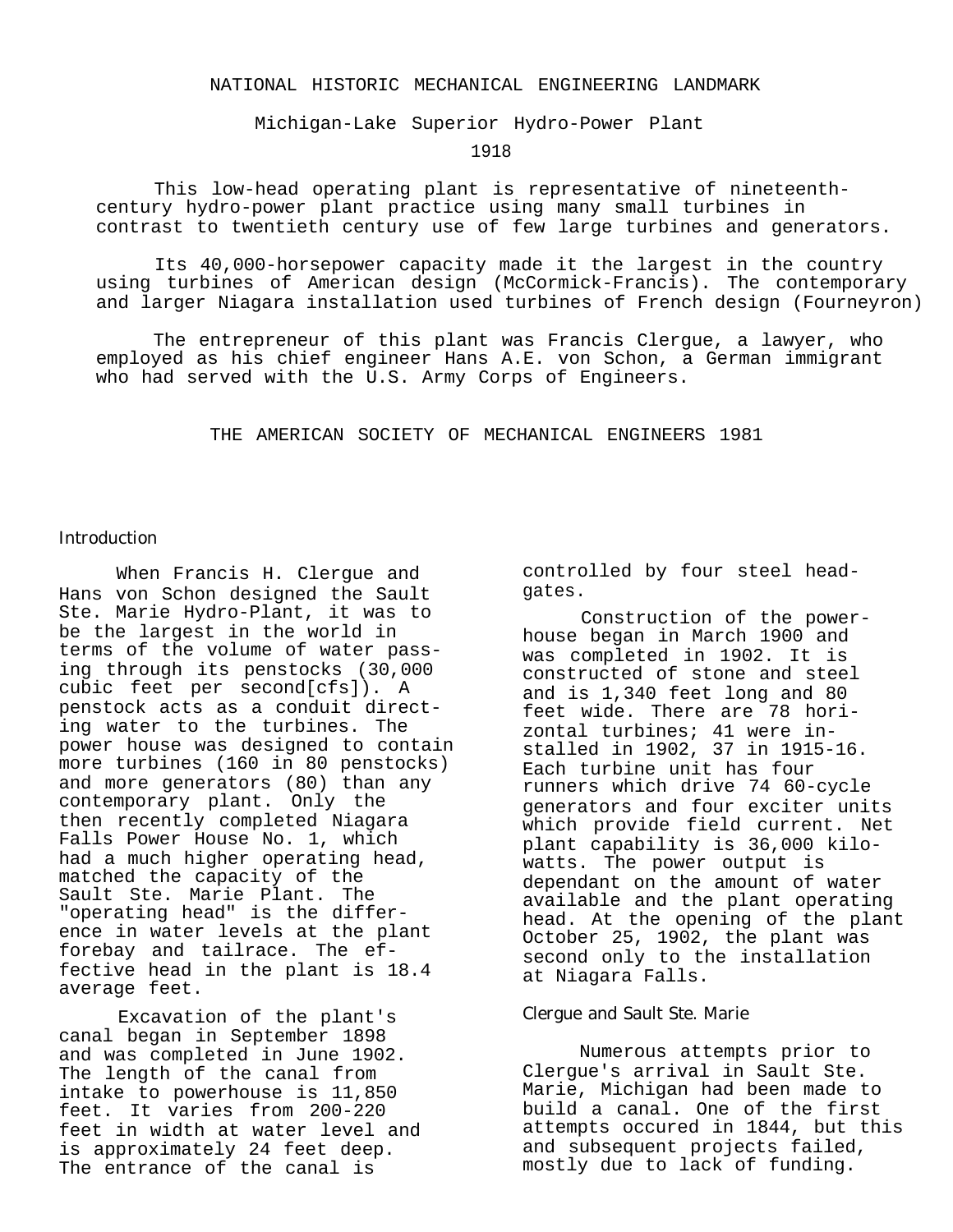When Clergue offered to buy the rights to a partially completed canal, the survivor of a failed project on the American side, he revived the nearly forgotten scheme to build a major canal and make Sault Ste. Marie an industrial city. In August 1895 the transfer of deeds to the American canal was completed.

# Turbine Installation

Three basic decisions in 1898 fixed the size and nature of the canal and played a major role in the turbine selection and penstock design: the decision to accept a 260-foot-wide right-of-way through the city; to build a plant to develop 40,000 horse-power; and to design the plant to power pulp grinders or Horry carbide furnaces or both.

Calcium carbide produced in Horry furnaces, was valuable at the time as an illuminating gas. The Lake Superior Carbide Company at Sault Ste. Marie was one of the few successful firms in the U.S. producing calcium carbide. It and two other manufacturers were combined to form the Union Carbide Company in 1898. The new corporation's interest in expanding its manufacturing facilities, which would require large quantities of cheap electrical power, coincided with Clergue's wish to find a major power customer before construction began on his plant. That year, Clergue signed a contract with Union Carbide agreeing to deliver 20,000 horse-power for the operation of their furnaces within four years. Pulp grinders were never established in the plant.



Forebay side of hydro plant during installation and construction of the turbines in 1902.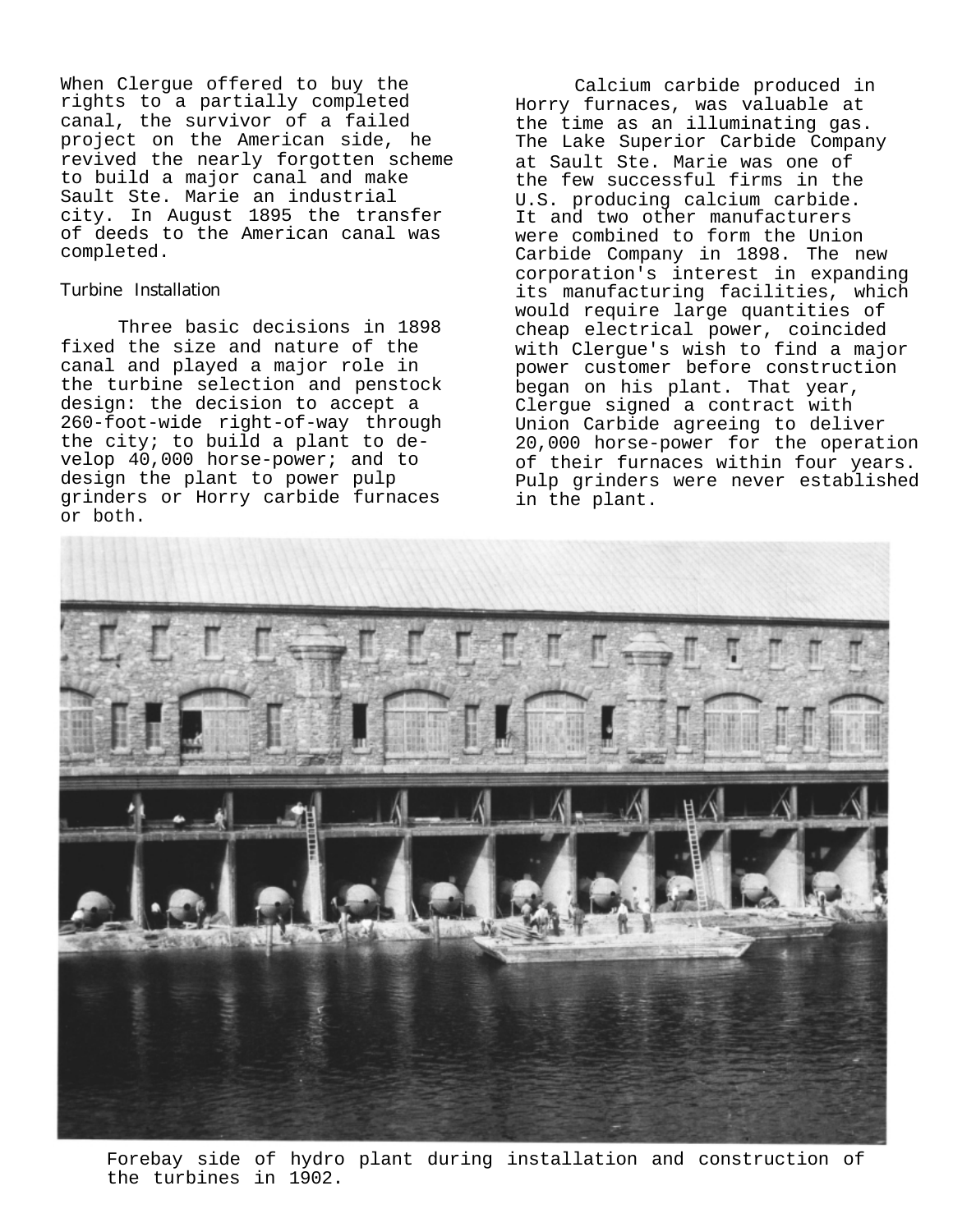

Inspection of turbines in 1970.

The anticipated scope of power development led von Schon to design 80 penstocks, each directing water to the turbines at the rate of 375 cfs. Thirty-threeinch horizontal turbines were chosen and arranged in pairs. This arrangement would produce the required 500 horsepower per penstocks. To secure this horsepower four runners were placed in tandem in each penstock. The runner is the revolving element of a hydraulic reaction turbine consisting of suitably curved blades (or vanes). A turbine runner of 33 inches was the most efficent size under the hydraulic conditions of the site. Arranging runners in tandem was common in turn-of-the-century hydroelectric plants. The advantage of horizontal turbines was the possibility of mounting more than one runner on the same shaft without loss of head. By using multiple runners, the power output could be increased while maintaining the shaft speed of a single unit.

When turbine specifications were set in 1899 they had been revised slightly. They called for 564 horsepower and 180 rpm, operating at an 80 percent efficiency. Webster, Camp & Lane Machine Company of Akron, Ohio, was the lowest bidder. It entered into a special agreement with the J. & W. Jolly Company of Holyoke, Massachusetts to manufacture Jolly-McCormick turbine runners.

Turbine specifications in 1899 called for 564 horsepower, at a 16-foot head and 180 rpm, with a discharge of 391 cfs and at least 80 percent efficiency. Webster, Camp & Lane Machine Company of Akron, Ohio, was the lowest bidder. It entered into a special agreement with the J.& W. Jolly Company of Holyoke, Massachusetts, to manufacture Jolly-McCormick turbine runners.

## Conclusion

By the time of the grand opening of the plant in 1902, the Michigan Lake Superior Power Company (as it was now styled) was in deep financial trouble. It owed \$5,900,000 on its first and second mortgages, \$l,000,000 on unsecured debts, and \$300,000 annual interest on its bonds. In order to pay off those debts it would have had to go into full production immediately. However, due to a legal battle with a local power company over riparian water rights, this was impossible.. It was not until 1913 that the company overcame its financial difficulties under the receivership of the United States Mortgage & Trust Company.

After 1920 the power plant reached an era of stability with few changes. By 1945 the company (now the Carbide Power Company) held the power house and had been selling power to the Union Carbide plant for fifty years.

Union Carbide, in need of a larger facility to meet its growing demands, moved out in 1963. The Edison Sault Electric Company purchased the plant and canal in May of 1963 and converted the 25 cycle generating units to 60-cycle units. It now generates, electricity for some 50 percent of the Upper Eastern Peninsula of Michigan.

Seventy-eight dual turbines in 78 penstocks are working today. Two penstocks on either end are vacant. The Edison Sault Electric Company operates the generating plant only. The plant's present condition is testimony to the durability of von Schon's design.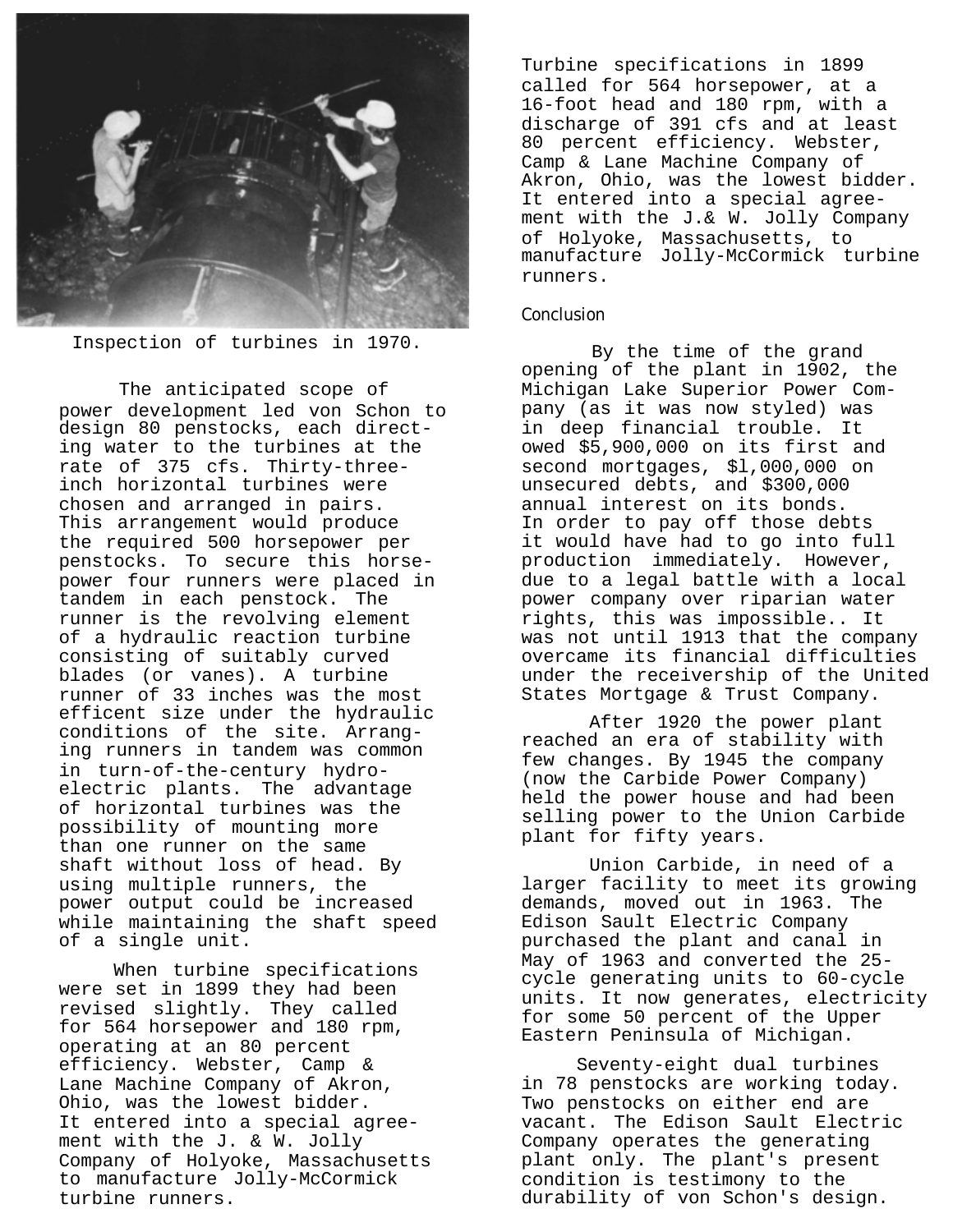

Below:

An aerial view of the water canal and hydro-electric plant in Sault Ste. Marie. Located at the beginning of the canal (see upper left below and insert at right) are the headgates controlling water flow into the canal.